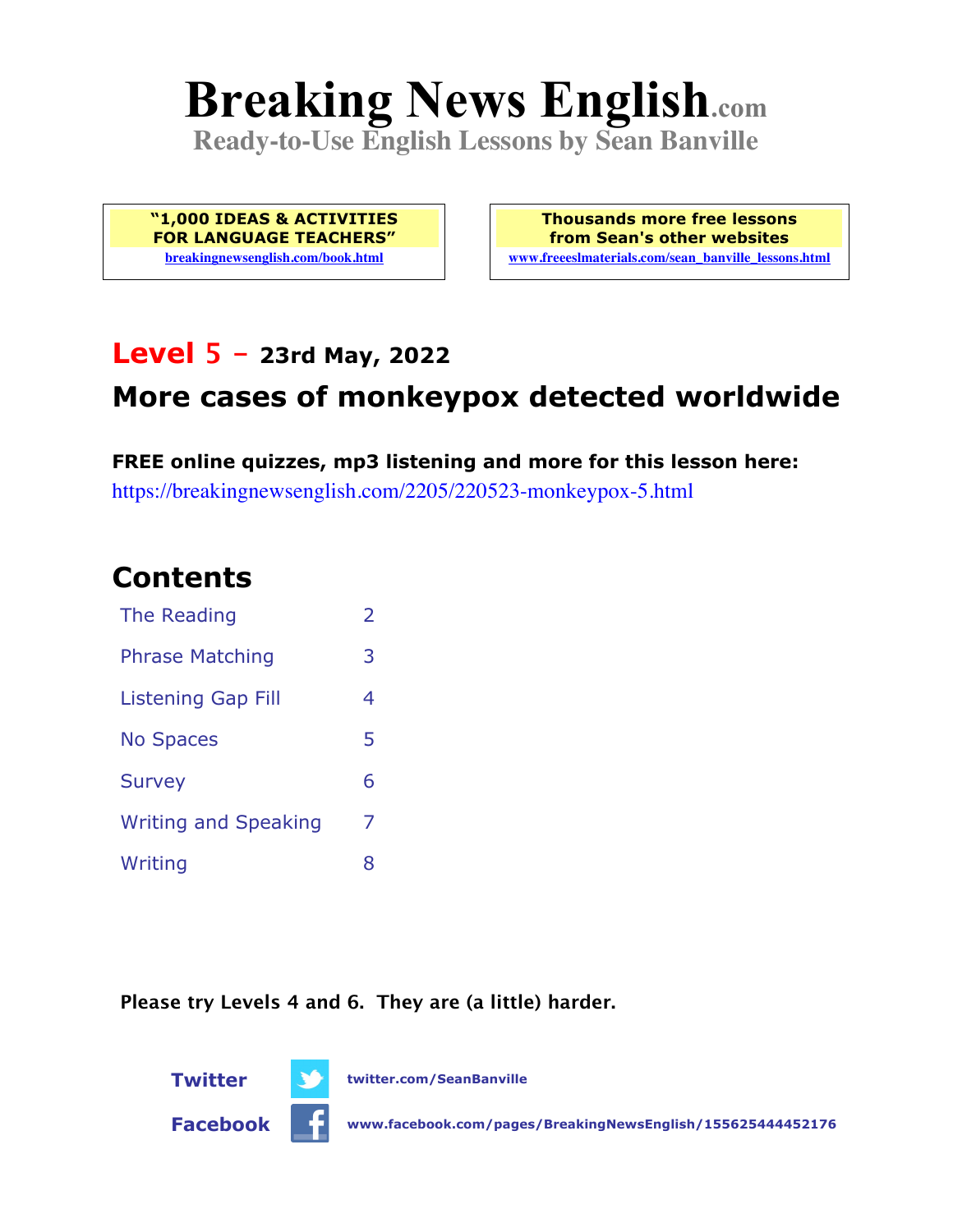# **THE READING**

From https://breakingnewsenglish.com/2205/220523-monkeypox-5.html

 The idiom, "it never rains, but it pours" explains how one difficult situation tends to quickly follow another. Just as COVID-19 is being brought under control around the world, another potential threat is rearing its ugly head. The WHO has reported 120 worldwide cases of the rare monkeypox virus. It has been detected across Europe, the USA, Canada and Australia. The WHO said it could spread further in the coming months. A WHO spokesperson said: "As we enter the summer season, with mass gatherings, festivals and parties, I am concerned that transmission could accelerate".

Monkeypox is rarely fatal. Most cases are fairly mild. Symptoms include chills, fever, muscle aches, exhaustion and a nasty rash. It usually clears up within four weeks. Monkeypox was first detected in monkeys in 1958. It is transmitted from wild animals such as rodents to people. It can also spread from person to person. The virus is related to the smallpox virus. Scientists say a smallpox vaccine is 85 per cent effective against the monkeypox virus. Despite this figure, virologists around the globe are on high alert. They are tracking the spread of cases.

Sources: https://www.**nature.com**/articles/d41586-022-01421-8 https://www.**theguardian.com**/world/2022/may/20/who-monkeypox-warning-cases-spreadeurope https://www.**pbs.org**/newshour/world/80-confirmed-worldwide-cases-of-smallpox-in-europe-u-sbaffle-african-scientists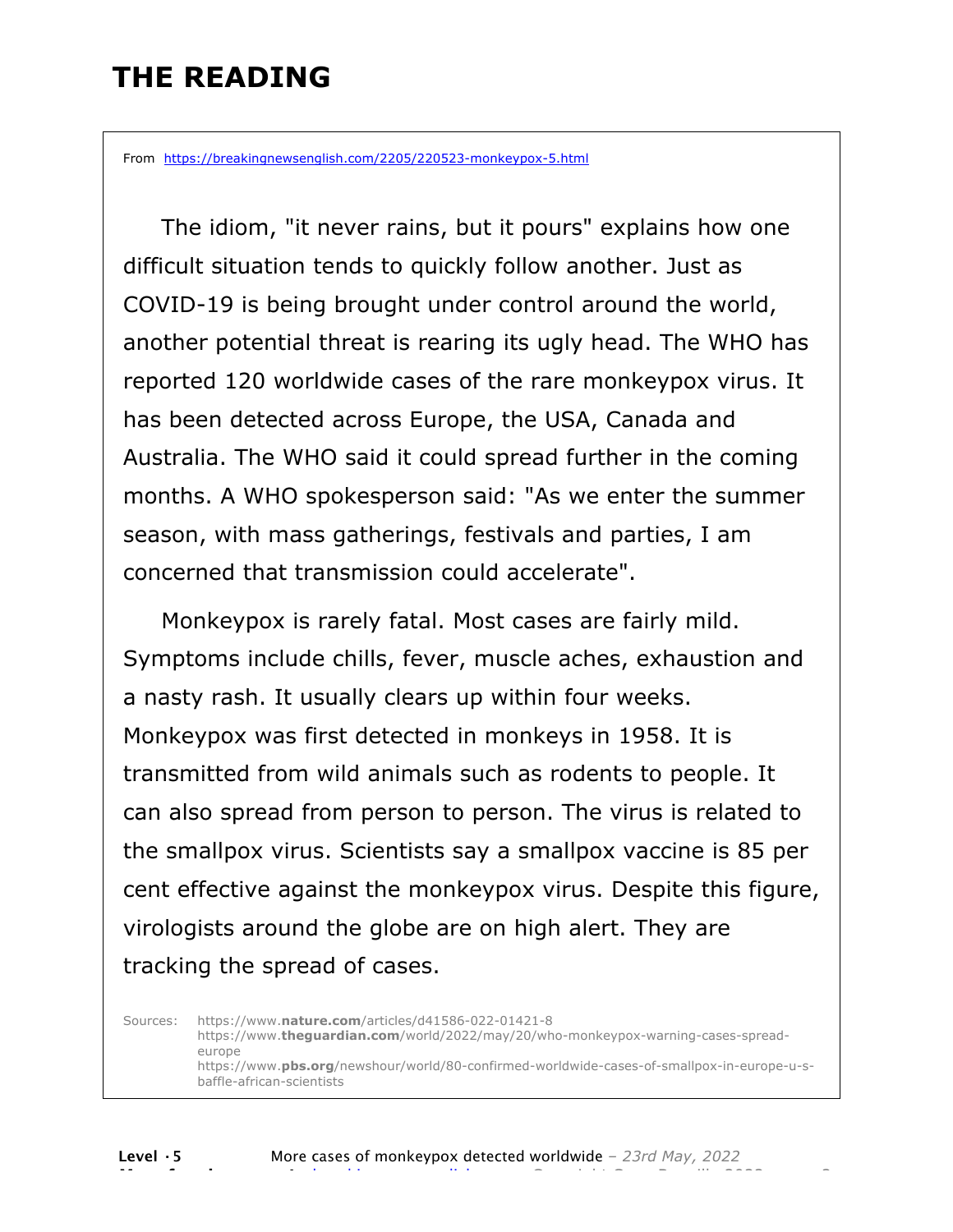# **PHRASE MATCHING**

From https://breakingnewsenglish.com/2205/220523-monkeypox-5.html

#### **PARAGRAPH ONE:**

| 1. it never rains, but        |    | a. across Europe |
|-------------------------------|----|------------------|
| 2. COVID-19 is being brought  |    | b. and parties   |
| 3. rearing its ugly           |    | c. under control |
| 4. It has been detected       |    | d. accelerate    |
| 5. in the coming              |    | e. head          |
| 6. As we enter the            | f. | months           |
| 7. mass gatherings, festivals |    | q. it pours      |
| 8. that transmission could    |    | h. summer season |
|                               |    |                  |

#### **PARAGRAPH TWO:**

| 1. Most cases are fairly            |    | a. rodents              |
|-------------------------------------|----|-------------------------|
| 2. a nasty                          |    | b. on high alert        |
| 3. It usually clears                |    | c. rash                 |
| 4. wild animals such as             |    | d. spread of cases      |
| 5. It can also spread from          |    | e. up within four weeks |
| 6. a smallpox vaccine is            | f. | mild                    |
| 7. virologists around the globe are |    | g. 85% effective        |
| 8. They are tracking the            |    | h. person to person     |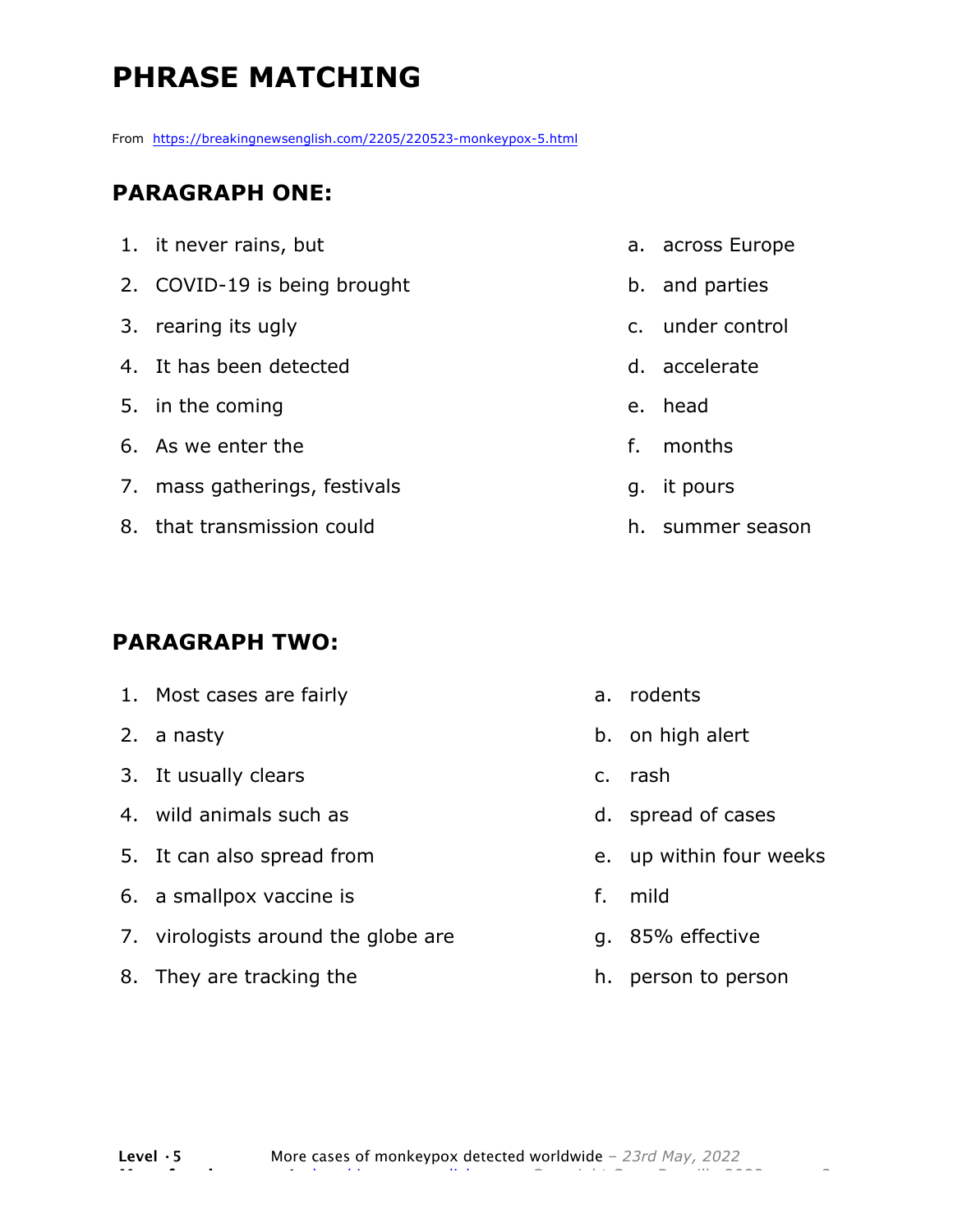### **LISTEN AND FILL IN THE GAPS**

From https://breakingnewsenglish.com/2205/220523-monkeypox-5.html

The idiom, "it never rains,  $(1)$  \_\_\_\_\_\_\_\_\_\_\_\_\_\_\_\_\_\_\_\_\_\_\_\_\_\_\_\_\_\_\_\_" explains how one difficult situation (2) \_\_\_\_\_\_\_\_\_\_\_\_\_\_\_\_\_\_\_\_\_\_\_\_\_\_ follow another. Just as COVID-19 is being brought under control around the world, another potential threat is  $(3)$  \_\_\_\_\_\_\_\_\_\_\_\_\_\_\_\_\_\_\_\_\_\_ head. The WHO has reported 120 worldwide cases of the rare monkeypox virus. It has (4) \_\_\_\_\_\_\_\_\_\_\_\_\_\_\_\_\_\_\_ Europe, the USA, Canada and Australia. The WHO said it could spread further (5) \_\_\_\_\_\_\_\_\_\_\_\_\_\_\_\_\_\_\_ months. A WHO spokesperson said: "As we enter the summer season, (6) \_\_\_\_\_\_\_\_\_\_\_\_\_\_\_\_\_\_\_\_\_\_, festivals and parties, I am concerned that transmission could accelerate".

Monkeypox (7) \_\_\_\_\_\_\_\_\_\_\_\_\_\_\_\_\_\_\_\_\_\_\_\_\_\_. Most cases are fairly mild. Symptoms include chills, (8) \_\_\_\_\_\_\_\_\_\_\_\_\_\_\_\_\_\_\_\_\_\_\_, exhaustion and a nasty rash. It usually (9) \_\_\_\_\_\_\_\_\_\_\_\_\_\_\_\_\_\_\_\_\_\_\_\_\_\_ four weeks. Monkeypox was first detected in monkeys in 1958. It is transmitted from wild animals  $(10)$  \_\_\_\_\_\_\_\_\_\_\_\_\_\_\_\_\_\_\_\_\_\_\_\_\_\_\_\_\_\_\_\_ to people. It can also spread from person to person. The virus is related to the smallpox virus. Scientists say  $(11)$  \_\_\_\_\_\_\_\_\_\_\_\_\_\_\_\_\_\_\_\_\_\_\_\_\_\_ is 85 per cent effective against the monkeypox virus. Despite this figure, virologists around the globe are (12) \_\_\_\_\_\_\_\_\_\_\_\_\_\_\_\_\_\_\_\_\_\_\_\_. They are tracking the spread of cases.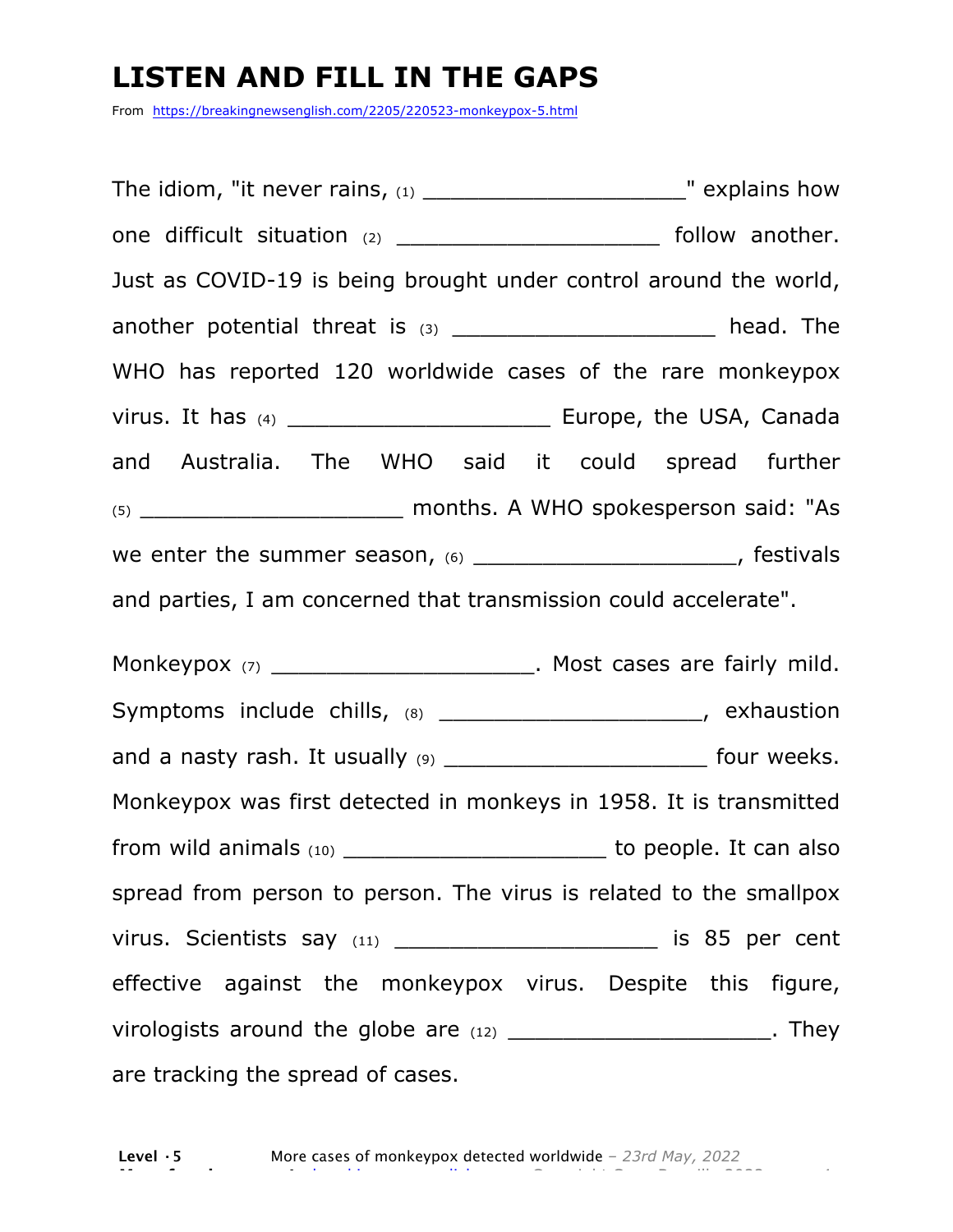# **PUT A SLASH ( / ) WHERE THE SPACES ARE**

From https://breakingnewsenglish.com/2205/220523-monkeypox-5.html

Theidiom,"itneverrains,butitpours"explainshowonedifficultsituation tendstoquicklyfollowanother.JustasCOVID-19isbeingbroughtunde rcontrolaroundtheworld,anotherpotentialthreatisrearingitsuglyhea d.TheWHOhasreported120worldwidecasesoftheraremonkeypoxvir us.IthasbeendetectedacrossEurope,theUSA,CanadaandAustralia.T heWHOsaiditcouldspreadfurtherinthecomingmonths.AWHOspokes personsaid:"Asweenterthesummerseason,withmassgatherings,fes tivalsandparties,Iamconcernedthattransmissioncouldaccelerate".M onkeypoxisrarelyfatal.Mostcasesarefairlymild.Symptomsincludechi lls,fever,muscleaches,exhaustionandanastyrash.Itusuallyclearsup withinfourweeks.Monkeypoxwasfirstdetectedinmonkeysin1958.Itis transmittedfromwildanimalssuchasrodentstopeople.Itcanalsosprea dfrompersontoperson.Thevirusisrelatedtothesmallpoxvirus.Scienti stssayasmallpoxvaccineis85percenteffectiveagainstthemonkeypox virus.Despitethisfigure,virologistsaroundtheglobeareonhighalert.T heyaretrackingthespreadofcases.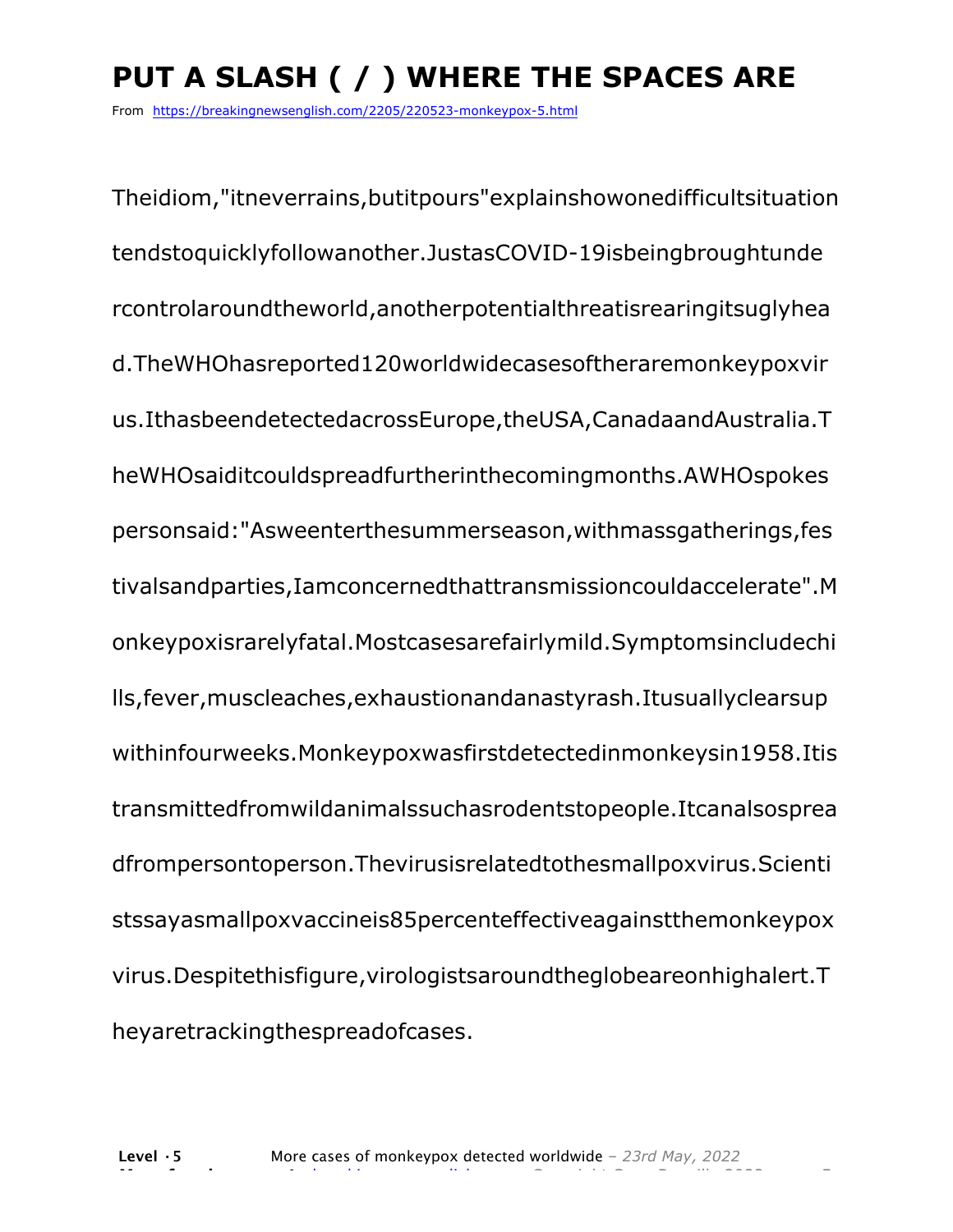# **MONKEYPOX SURVEY**

From https://breakingnewsenglish.com/2205/220523-monkeypox-4.html

Write five GOOD questions about monkeypox in the table. Do this in pairs. Each student must write the questions on his / her own paper.

When you have finished, interview other students. Write down their answers.

|      | STUDENT 1 | STUDENT 2 | STUDENT 3 |
|------|-----------|-----------|-----------|
| Q.1. |           |           |           |
| Q.2. |           |           |           |
| Q.3. |           |           |           |
| Q.4. |           |           |           |
| Q.5. |           |           |           |

- Now return to your original partner and share and talk about what you found out. Change partners often.
- Make mini-presentations to other groups on your findings.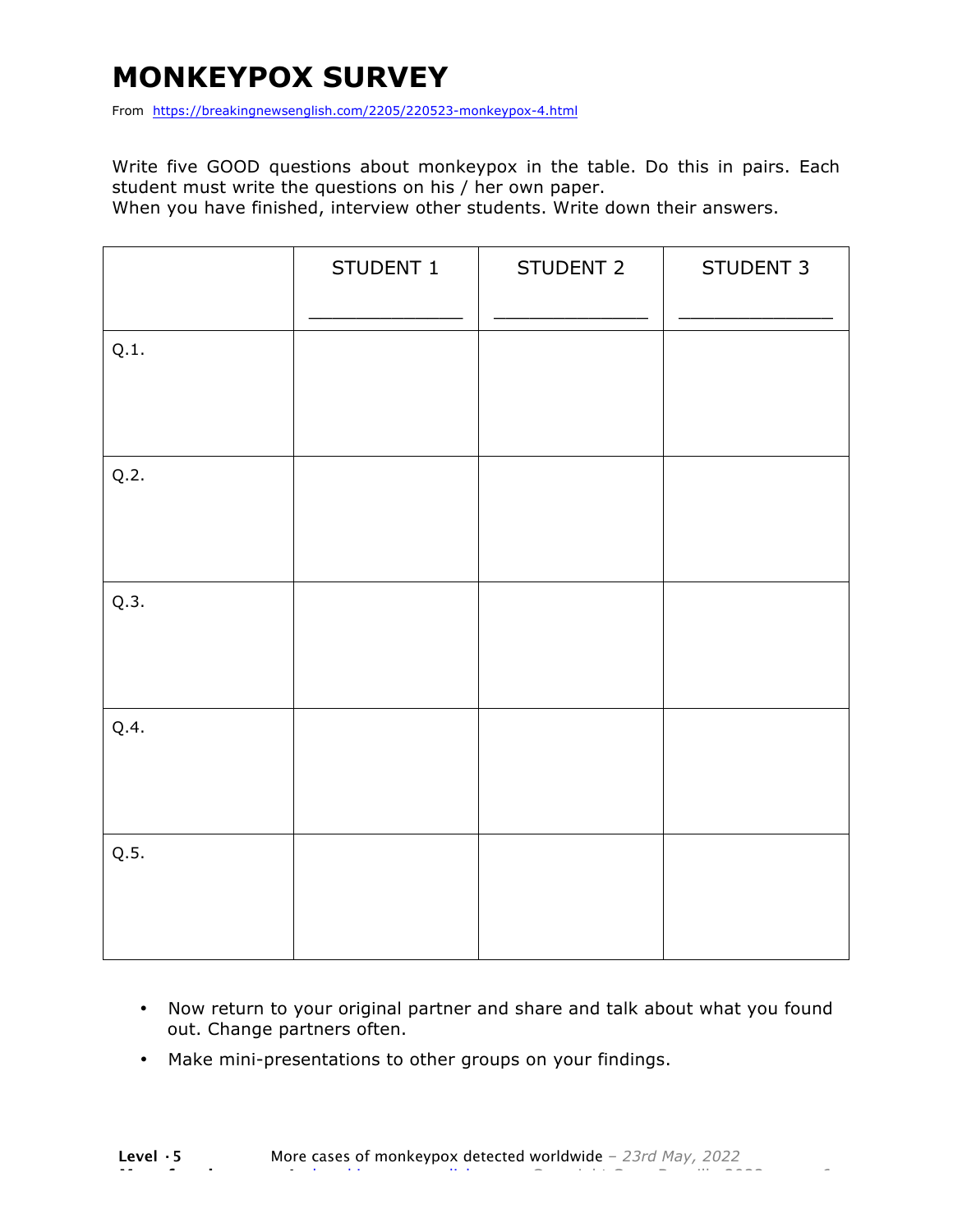# **WRITE QUESTIONS & ASK YOUR PARTNER(S)**

Student A: Do not show these to your speaking partner(s).

| a) |  |  |  |
|----|--|--|--|
| b) |  |  |  |
| c) |  |  |  |
| d) |  |  |  |
| e) |  |  |  |
| f) |  |  |  |

*More cases of monkeypox detected worldwide – 23rd May, 2022* More free lessons at breakingnewsenglish.com

## **WRITE QUESTIONS & ASK YOUR PARTNER(S)**

-----------------------------------------------------------------------------

Student B: Do not show these to your speaking partner(s).

| a) |  |  |
|----|--|--|
| b) |  |  |
| c) |  |  |
| d) |  |  |
| e) |  |  |
| f) |  |  |
|    |  |  |